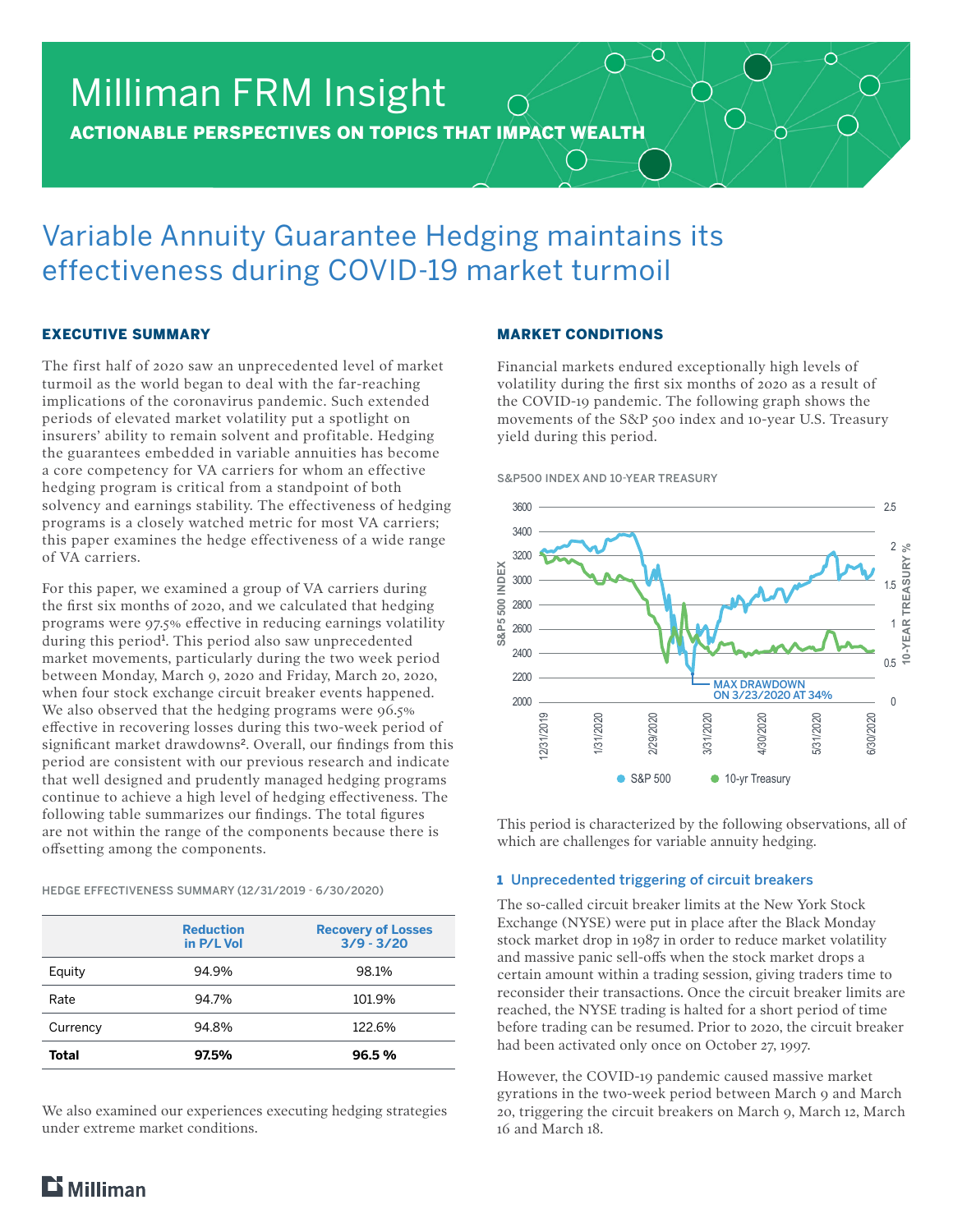The challenge of circuit breakers to hedging programs is that rebalancing may be more difficult amidst the market disruption.

## 2 Rapid large market movements

On the days the circuit breakers were triggered, the stock market dropped significantly. For example, the market dropped by about 12% on March 16, and 9.5% on March 12. In addition to large single day market drops, we also saw large single day market rallies. For example, the S&P 500 index rallied 9.3% on March 13 and 9.4% on March 24.

In dynamic hedging programs with significant gamma, rapid large market movements have the potential to result in losses if rebalancing is not carried out on a near real time basis.

# 3 Historically high market volatility

The realized volatility of the S&P 500 index over the first half of 2020 was 45.9%, more than double its historical average of about 18%. The first two months of 2020 exhibited near normal volatility of about 19.1%, but the COVID-19 pandemic caused volatility to shoot up tremendously at the beginning of March, such that the four-month period between March 2020 and June 2020 saw a realized volatility of about 54.2%!

High realized volatility can be a significant challenge for VA writers both in terms of managing existing hedge programs and developing new products because of the increased volatility cost.

## 4 Rapid reduction in interest rates.

The 10-year treasury rate started 2020 at about 1.90%. However, the interest rate environment experienced a dramatic reduction as the fed attempted to limit the COVID-19 pandemic impact starting in March. By the end of June, the 10-year treasury rate had fallen by more than 120 basis point to about 0.65%.

The ongoing low interest rate environment presents a daunting challenge to VA carriers, as interest rates are a significant driver in VA profitability. Fortunately, the movement of interest rates was less volatile than the movements in the stock market in that there were no days of near-panic trading.

# DEFINITIONS OF HEDGE EFFECTIVENESS

Hedge programs aim to achieve two primary goals for VA carriers:

1. Stabilization of a VA carrier's earnings: During periods of market volatility, a hedging program can help stabilize a VA carrier's profitability, which enhances investor confidence. Hedging reduces earnings volatility because the hedge asset value is usually designed to offset movements in liability value.

The effectiveness of earnings stabilization is measured by the reduction of earnings volatility on a fair value basis. In our studies, the earnings volatility reduction is calculated as:

1 - standard deviation of weekly earnings with hedge

standard deviation of weekly earnings without hedge

As a hypothetical illustrative example, suppose weekly earnings volatility is \$100 without hedging and \$5 with hedging, then earnings stabilization hedge effectiveness is 1-5/100=95%.

2. Recovery of losses resulting from adverse market movements: during a market downturn, a VA carrier's liabilities will increase, and increases in hedge asset value should help offset the losses. The effectiveness of the loss recovery is measured by the ratio of the increase in value of the hedge asset to the increase in value of the liability. The measurement is taken from the week during the study period in which the value of the liability experienced a large increase. In our studies, the effectiveness of loss recovery is calculated as:

1 - earnings with hedge earnings without hedge

Similarly, as a hypothetical illustrative example, suppose earnings during a specific period is -\$200 without hedging and -\$6 with hedging, then loss recovery hedge effectiveness is  $1-(-6)/(-200) = 97\%$ .

We chose these two definitions because each helps to address the other's limitations. A limitation of the earnings volatility reduction definition is its indifference to the size of the hedged program, provided it is stable. A limitation for the loss recovery definition is its inability to illustrate a hedging program's effectiveness in a volatile but nondirectional market, such as so-called V-shaped markets. We believe the combination of these two metrics provides a good measure of a hedge program's overall effectiveness.

## BACKGROUND OF OUR STUDY

This study analyzes performance data for a wide range of clients, including those for whom Milliman FRM executes outsourced hedging programs. This study also evaluates other companies who use Milliman software tools and techniques to hedge their capital market risk exposures. While the overall study is based on actual historical data, extensive measures have been taken to anonymize the results to protect client confidentiality. There are a total of 9 companies in our study, covering more than \$18 billion of account value. The study period is the six-month period from January 2020 through June 2020.

# TRADING UNDER EXTREME MARKET CONDITIONS

The extreme levels of volatility seen through this period resulted in significantly larger trade volumes for VA dynamic hedging programs. These hedging programs navigated four circuit breaker days for the S&P 500 Futures, and navigated through a period where the rolling 1 month realized volatility exceeded 90%. In addition to this, there were also significant increases in initial margin requirements for exchange traded or centrally cleared products.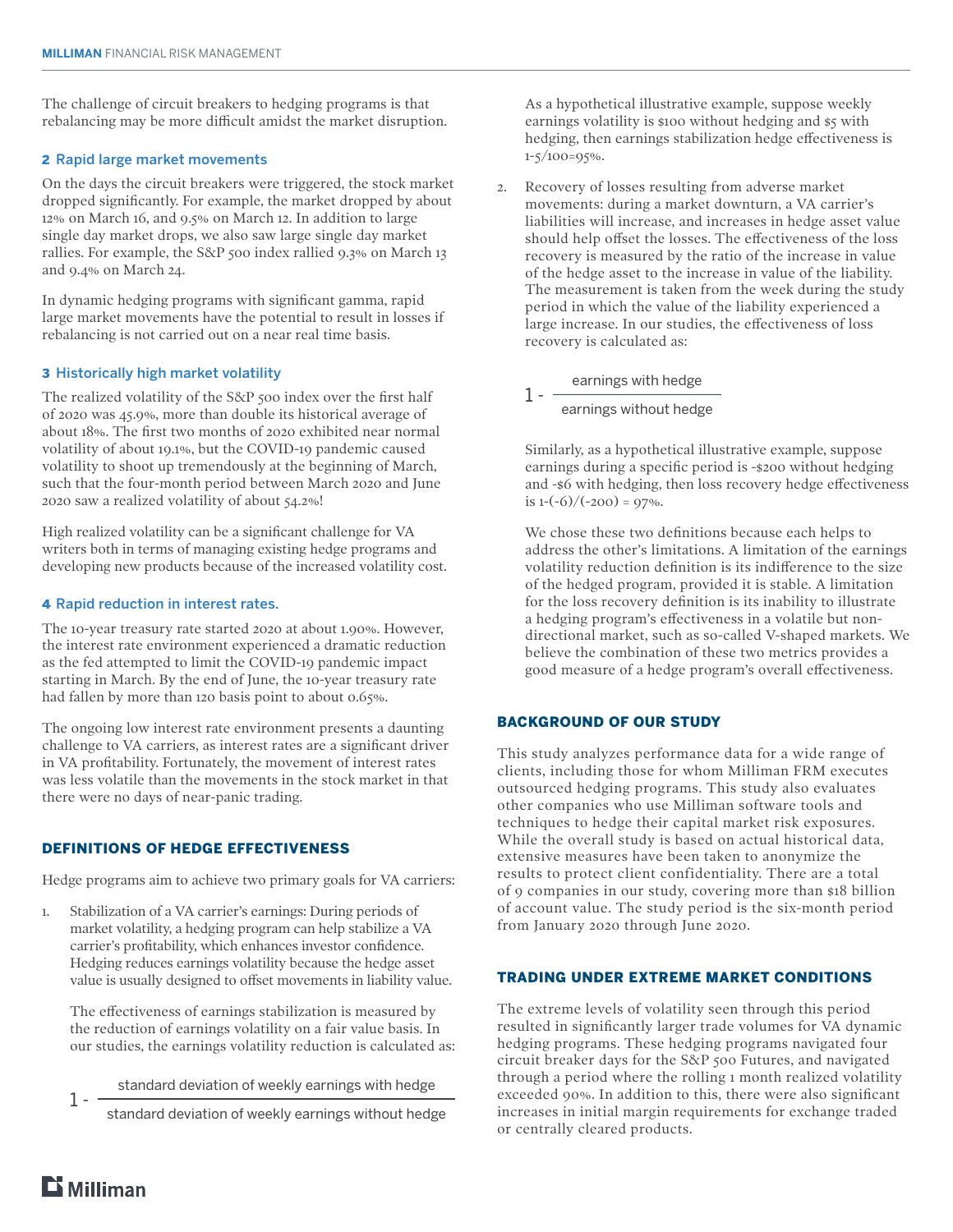In spite of these challenging market conditions, Milliman FRM continued to execute all hedging programs as per client mandates and maintained focus on achieving best execution by keeping track of market conditions, and maintaining close contact with all top tier banks/brokers and FCMs with whom we work and carry out trading. In particular, on numerous occasions, Milliman FRM traders were able to tighten hedges just before circuit breakers were breached minimizing the exposure to gap events. The connectivity with the brokers/ dealers throughout this period helped with finding liquidity and therefore better pricing when trading over-the-counter instruments during this period.

Unique to this crisis, more than half the volatility in the S&P 500 occurred outside of the US trading day, highlighting the importance of having access to 24/5 global trading capability. Where allowed, Milliman FRM utilized its global trading coverage to minimize the exposure to gap events, and allow for rebalancing of hedge positions in between many of the circuit breakers. In fact, for VA hedge programs where overnight trading was allowed, 52% of the S&P 500 futures were traded outside of the US trading day.

# LOOKING AHEAD

Our study shows that many VA carriers withstood the tests posed during the market turmoil in the first half of 2020, due in no small part to the effectiveness of hedging programs. It is clear that in the absence of such effective hedging, many VA writers would likely experience heightened pressure on their solvency. During the recent market turmoil, markets benefited from the active steps taken by the Federal Reserve to prevent a repeat of the credit panic that happened during the 2008 global financial crisis. Even with the success of the hedging programs, however, elevated market volatility and a prolonged period of ultralow interest rates remain significant challenges to VA writers.

During the height of the COVID-19 pandemic market turbulence, the realized volatility for the two-month period of March and April 2020 was an incredible 72.1%! Although the realized volatility reversed in the following two months of May and June, it was still at 26.1%, which is significantly higher than historical average. Without the ability to manage such market volatility, the increased volatility cost in the embedded VA guarantees would simply make all current VA products unfeasible. Fortunately, risk managed funds with the ability to target a preselected volatility level have become widely accepted in the market and have helped to alleviate much of the impact of very high realized volatilities. Legacy VA blocks without the ability to switch to risk managed funds continue to face difficulties in terms of increased volatility cost.

While the topic of low interest rates has been discussed for several years, the Fed's actions to prevent a credit crisis during the recent market turmoil led to fresh new lows in interest rates. Furthermore, there are even discussions of negative U.S. interest rates, similar to what is already happening in Europe and Japan. If this rate environment persists, most current VA products will be untenable. As such, new innovations will have to happen if the VA industry is to survive.

# **CONCLUSIONS**

We are once again pleased to see the high level of effectiveness exhibited by VA hedging programs during this most recent period of market turbulence. Nevertheless, significant challenges lay ahead for the VA industry. With hedging programs being a solid foundation, we are optimistic that the talents within the industry will find innovative ways to continue to provide value for the retirement income security of people around the globe.

#### FOOTNOTES

- 1. The effectiveness of earnings stabilization is measured by the reduction of earnings volatility on a fair value basis.
- 2. The effectiveness of the loss recovery is measured by the ratio of the increase in value of the hedge asset to the increase in value of the liability.

#### AUTHORS

Peter Sun CFA, FSA, MAAA *Consulting Actuary* [peter.sun@milliman.com](mailto:peter.sun%40milliman.com%20?subject=VA%20Hedge%20Effectiveness)

**in** 

Victor Huang BCOM, BSCI, FIAA *Director of Asia-Pacific Trading* [victor.huang@milliman.com](mailto:victor.huang%40milliman.com?subject=VA%20Hedge%20Effectiveness)

in

Chunpu Song CFA, FRM *Quantitative Analyst* [chunpu.song@milliman.com](mailto:chunpu.song%40milliman.com?subject=VA%20Hedge%20Effectiveness) **in** 

Ram Kelkar CFA *Managing Director Capital Markets* [ram.kelkar@milliman.com](mailto:ram.kelkar%40milliman.com?subject=VA%20Hedge%20Effectiveness)in l

 $E$  Milliman